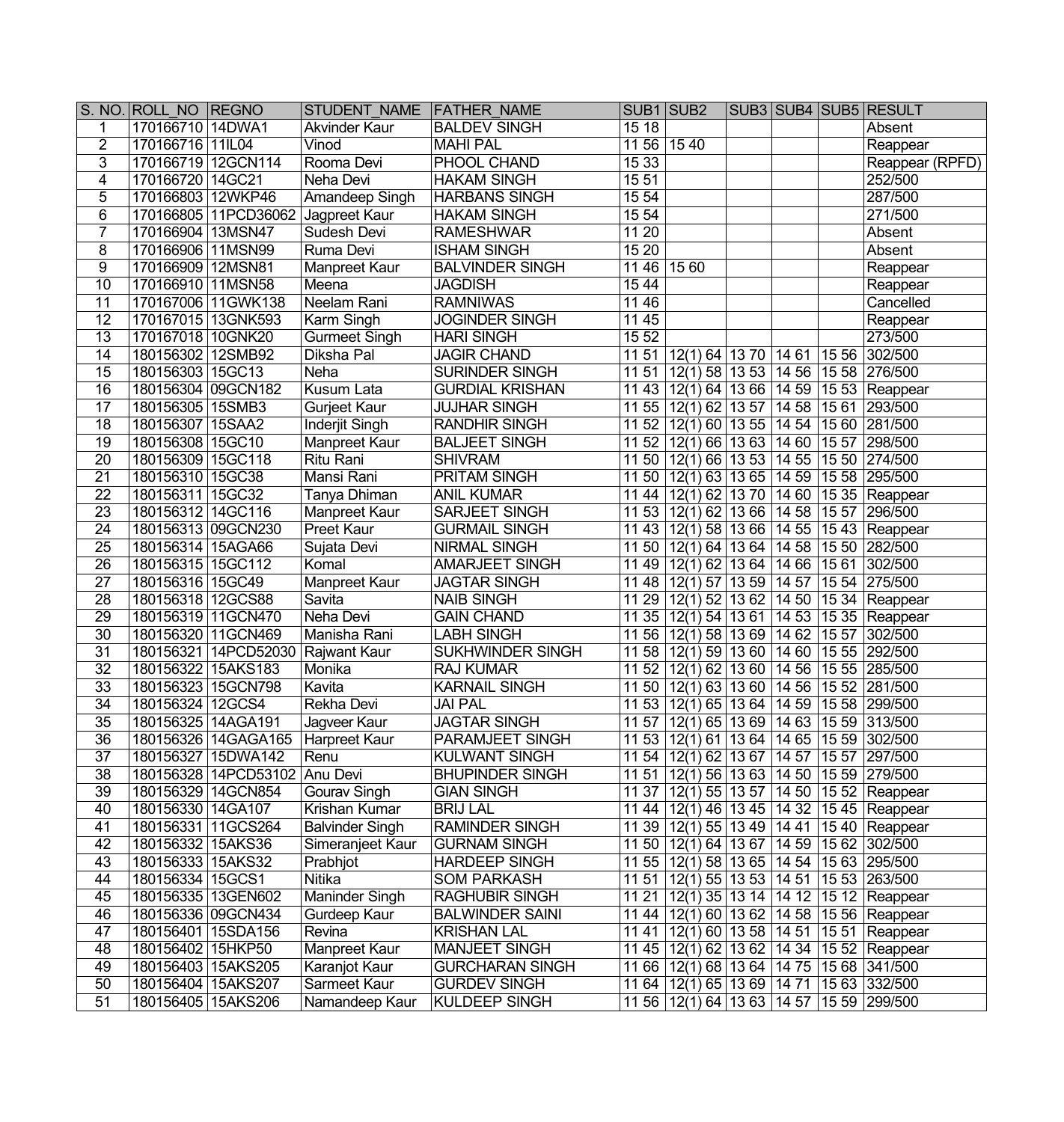| 52              | 180156406 15AKS96                        | Neha Rani                      | <b>ROSHAN LAL</b>                          | 11 54<br>12(1) 64 13 65 14 56 15 57 296/500                                                                 |
|-----------------|------------------------------------------|--------------------------------|--------------------------------------------|-------------------------------------------------------------------------------------------------------------|
| 53              | 180156408 15HKP28                        | <b>Gurjot Kaur</b>             | <b>HARDEP SINGH</b>                        | 12(1) 67 13 62 14 59 15 60 302/500<br>11 54                                                                 |
| 54              | 180156411 15SDA12                        | Loveljeet Kaur                 | <b>GRUMUKH SINGH</b>                       | 1145<br>$12(1)$ 61 13 60 14 64 15 51<br>Reappear                                                            |
| 55              | 180156412 09AGA100                       | Kulwinder Kaur                 | <b>GURCHARAN SINGH</b>                     | 11 53<br>12(1) 64 13 64 14 58 15 57<br>296/500                                                              |
| $\overline{56}$ | 180156413 14HKP24                        | Sukhwinder Singh               | <b>GURMEET SINGH</b>                       | 11 50<br>12(1) 57 13 62 14 52 15 56 277/500                                                                 |
| $\overline{57}$ | 180156414   15MS139                      | <b>Rajwant Kaur</b>            | KULWANT SINGH                              | 11 57<br>$12(1)$ 62 13 66 14 61<br>1557<br>303/500                                                          |
| 58              | 180156415 13PCD20660                     | Navneet Kaur                   | <b>GURDEV SINGH</b>                        | 11 51<br>12(1) 57 13 60 14 54 15 57 279/500                                                                 |
| 59              | 180156501 15MSN52                        | Harpreet Kaur                  | <b>THAKAR SINGH</b>                        | 11 55<br>$12(1)$ 63 13 65 14 61<br>15 58 302/500                                                            |
| 60              | 180156502 15MSN2                         | Manpreet Kaur                  | <b>DARSHAN SINGH</b>                       | 1147<br>$12(1)$ 64   13 60   14 61<br>15 58 Reappear                                                        |
| 61              | 180156503 14MSN17                        | Kawaljeet Kaur                 | <b>RAJINDER SINGH</b>                      | 15 58 305/500<br>11 57<br> 12(1) 62 13 67 14 61                                                             |
| 62              | 180156504 14MSN48                        | Harkirat Kaur                  | <b>PARGAT SINGH</b>                        | 15 62 302/500<br>11 51 12(1) 63 13 61 14 65                                                                 |
| 63              | 180156505 09COE12708 Suman Vohra         |                                | <b>DARSHAN LAL</b>                         | 1154<br>$12(1)$ 69 13 55 14 60<br>15 61 299/500                                                             |
| 64              | 180156506 15MSN24                        | Kulvinder Kaur                 | <b>VICHITTAR SINGH</b>                     | $12(1)$ 64 13 68 14 63<br>15 59 311/500<br>11 57                                                            |
| 65              | 180156507 15MSN8                         | Aarti                          | SUBHASH CHAND                              | 15 61 308/500<br>11 54<br>$12(1)\overline{65}$ 13 66 14 62                                                  |
| 66              | 180156508 15MSN31                        | <b>Ekamjeet Kaur</b>           | <b>KULDEEP SINGH</b>                       | $12(1)$ 68 13 69 14 63<br>15 60 315/500<br>11 55                                                            |
| 67              | 180156509 15MSN33                        | Komalpreet Kaur                | <b>BHUPINDER SINGH</b>                     | 11 52 12(1) 63 13 69 14 65 15 62 311/500                                                                    |
| 68              | 180156510 15MSN3                         | Jagmeet Kaur                   | <b>JASPAL SINGH</b>                        | $12(1)$ 64 13 68 14 67<br>15 60 Reappear<br>1147                                                            |
| 69              | 180156511<br>14MSN19                     | Manpreet Kaur                  | <b>HARBHAJAN SINGH</b>                     | 11 46<br>12(1) 66 13 62 14 62<br>15 58 Reappear                                                             |
| 70              | 180156512 14MSN53                        | Komal Devi                     | <b>ISHAM SINGH</b>                         | 15 61 323/500<br>11 52<br>12(1) 69 13 72 14 69                                                              |
| $\overline{71}$ | 180156513 15MSN5                         | Nirmala                        | <b>SHISH PAL</b>                           | 15 60 307/500<br>1152<br>$12(1)$ 65   13 68   14 62                                                         |
| $\overline{72}$ | 180156514 15MSN21                        | Komal Preet Kaur               | <b>AJEET SINGH</b>                         | 11 45<br>$12(1)$ 65   13 67   14 59<br>$1534$ Reappear                                                      |
| $\overline{73}$ | 180156516 15MSN11                        | Mamta Rani                     | <b>RAJINDER KUMAR</b>                      | 11 53<br>$12(1)$ 67 13 64 14 61<br>1552<br>297/500                                                          |
| 74              | 180156517   15MSN35                      | Amandeep Kaur                  | <b>JASBIR SINGH</b>                        | 1152<br>$12(1)$ 55   13 58   14 59<br>15 55 279/500                                                         |
| $\overline{75}$ | 180156601 13DWK60                        | Harpreet Kaur                  | <b>MAHINDER SINGH</b>                      | 1154<br>12(1) 71 13 58 14 76<br>15 59 318/500                                                               |
| 76              | 180156602 18GNK520                       | Manpreet Kaur                  | <b>KULVINDER SINGH</b>                     | 11 53<br>$12(1)$ 70 13 64 14 69<br>$1562$ 318/500                                                           |
| $\overline{77}$ | 180156603 15GKL20                        | Reena                          | <b>OM PARKASH</b>                          | 11 52<br>$12(1)\overline{65}$ 13 67 14 68<br>15 63 315/500                                                  |
| 78              | 180156604 15GWK166                       | Harpreet Kaur                  | <b>ONKAR SINGH</b>                         | 11 52<br>$12(1)$ 66 13 59 14 62<br>15 65 304/500                                                            |
| 79              | 180156605 12PCD26070                     | Prabhjot Kaur                  | <b>GURCHARAN SINGH</b>                     | 12(1) 18 13 19 14 18<br>$1518$ Absent<br>11 18                                                              |
| 80              | 180156606 18GNK479                       | Reena                          | <b>BHARAT SINGH SIROHI</b>                 | 1155<br>$12(1)$ 62 13 66 14 57<br>15 56 296/500                                                             |
| 81              | 180156609 06GNK590                       | Sonia Devi                     | <b>OM PARKASH</b>                          | 1152<br>$12(1)$ 63 13 54 14 54<br>15 57 280/500                                                             |
| 82              | 180156610 13GNK64                        | Varinder Pal Singh SAHAB SINGH |                                            | $12(1)$ 51 13 53 14 51<br>15 55 Reappear<br>11 28                                                           |
| 83              | 180156612 14DWK577                       | Navjot Kaur Virk               | <b>VIKRAMJEET SINGH VIRK</b>               | 1154<br>15 57 297/500<br>$12(1)\overline{61}$ 13 64 14 61                                                   |
| 84              | 180156613 13IL40                         | Gurpreet Kaur                  | SARAVJEET SINGH                            | 12(1) 68 13 72 14 65<br>15 65 328/500<br>11 58                                                              |
| 85              | 180156614 15GNK18                        | Neeru                          | <b>RAJ KUMAR</b>                           | $12(1)$ 64 13 53 14 53<br>15 61 286/500<br>11 55                                                            |
| 86              | 180156615 18GNK480                       | Husani Devi                    | <b>JAIPAN SINGH</b>                        | $12(1)$ 64 13 62 14 61<br>15 62 302/500<br>11 53                                                            |
| 87              | 180156616 15GNK17                        | Pooja                          | <b>GULAB SINGH</b>                         | 11 54 12(1) 64 13 66 14 64 15 61 309/500                                                                    |
| $\overline{88}$ | 180156617 15GKL326                       | Aman Rana                      | SHAMSHER SINGH                             | 11 40 12(1) 53 13 49 14 52 15 48 Reappear                                                                   |
| 89              | 180156618 14MS109                        | Simranjeet Singh               | <b>GURNAM SINGH</b>                        | 11 30   12(1) 51   13 60   14 51   15 55   Reappear                                                         |
| 90              | 180156619 03PC19411                      | Chitra Chawla                  | <b>ANIL CHAWLA</b>                         | 11 57 12(1) 62 13 55 14 54 15 53 281/500                                                                    |
| 91              | 180156701   15GY216                      | Sehaj Preet Kaur               | <b>SHAM SINGH</b>                          | 11 51   12(1) 66   13 67   14 68   15 56   305/500                                                          |
| 92              | 180156702 15GY224                        | Seema Rani                     | <b>GURNAM SINGH</b>                        | 11 51 12(1) 56 13 64 14 58 15 47 Reappear                                                                   |
| 93              | 180156703 14PCD53416                     | Jagpreet Kaur                  | <b>AJAIIB SINGH</b>                        | 11 42   12(1) 58   13 51   14 52   15 52   Reappear                                                         |
| 94              | 180156704 15GY218                        | Pawandeep Kaur                 | <b>SAHAB SINGH</b>                         | 11 45   12(1) 63   13 61   14 56   15 55   Reappear                                                         |
| 95              | 180156705 11PCD44228                     | Manpreet Kaur                  | <b>SIKHWANT SINGH</b>                      | 11 47   12(1) 60   13 19   14 19   15 19   Reappear                                                         |
| 96              | 180156706   15DGY130                     | Kajal Rani                     | PARMOD VOHRA                               | 11 51   12(1) 62   13 61   14 56   15 60   290/500                                                          |
| 97              | 180156707 15GY220                        | Sanju Rani                     | <b>LAXMI CHAND</b>                         | 11 54 12(1) 63 13 57 14 54 15 56 284/500                                                                    |
| 98              | 180156708 09GIC333                       | Manpreet Kaur                  | <b>SWTNDER SINGH</b>                       | 11 46 12(1) 57 13 59 14 58 15 51 Reappear                                                                   |
| 99              |                                          |                                |                                            |                                                                                                             |
|                 | 180156801 15DGY479                       | <b>Baljinder Kaur</b>          | <b>KULWANT SINGH</b>                       | 11 52   12(1) 67   13 55   14 56   15 58   288/500                                                          |
| 100             | 180156802 14DGY124                       | Nisha Devi                     | RMAESH CHAND                               | 11 50   12(1) 65   13 49   14 56   15 51   271/500                                                          |
| 101             | 180156803   12GNY1460                    | Lakhpreet Singh                | <b>BALDEV SINGH</b>                        | 11 34 12(1) 62 13 45 14 50 15 36 Reappear                                                                   |
| 102<br>103      | 180156804 15GCC44<br>180156805 03PC39405 | Prabhjot Kaur<br>Neelam Kumari | <b>BALVINDER SINGH</b><br><b>RAM KUMAR</b> | 11 44   12(1) 66   13 56   14 59   15 52   Reappear<br>15 59 296/500<br>$12(1)$ 67   13 68   14 51<br>11 51 |